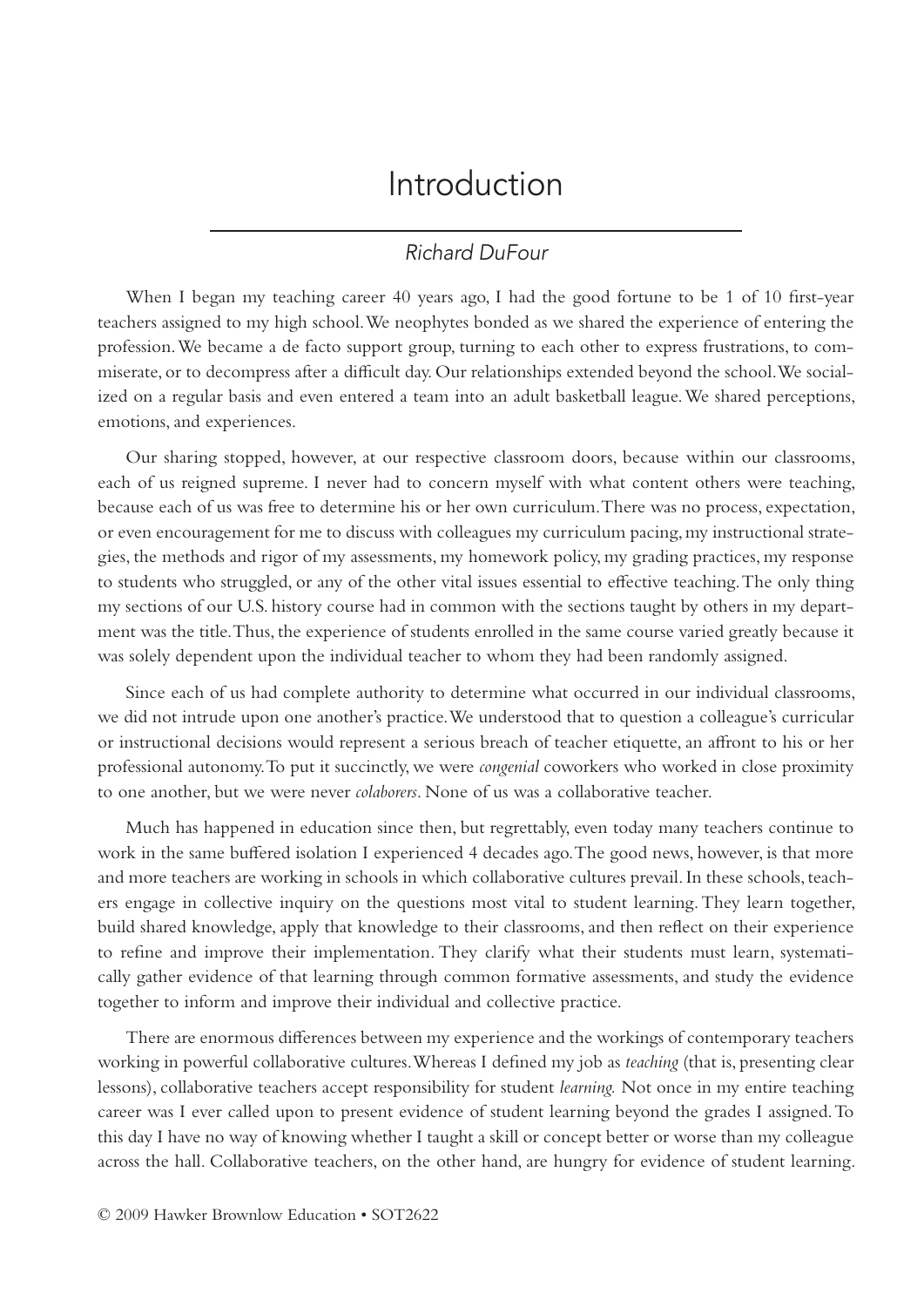They create common formative assessments, analyze results together, and then use those results to help each other become more effective in their respective classrooms and to respond to the needs of individual students.

Whereas I worked in isolation, they work collaboratively. Whereas I worked independently to achieve my own goals, they work interdependently to achieve common goals for which they are mutually accountable. Whereas my colleagues and I understood, "These are *my* kids, and those are *your* kids," these teachers regard the success of every student as a collective responsibility: "These are all *our* students."

Researchers consistently report that the collaborative cultures created by these educators have helped students achieve at higher levels, fostered a powerful sense of professional efficacy among teachers, and made the teaching experience more rewarding and fulfilling. Almost all of the organizations representing educators have recognized the benefits of collaboration and have explicitly stated goals to support and advance the effort to make collaboration the norm in our schools and districts. That goal, however, remains elusive. In far too many schools, educators have been unable to overcome the tradition of isolation that, for over 40 years, has been cited as a major barrier to improving school effectiveness. In many other schools and districts, educators have settled for "collaboration lite." They don't build shared knowledge or collectively examine evidence of student learning; they share personal preferences ("This is how I like to teach this unit"). They don't concentrate on issues that can inform and improve their classroom practice; they discuss peripheral matters that have no direct impact on the classroom ("Who will distribute the field trip forms?").

The power of this book is not only that it calls upon teachers to collaborate, but that it also insists that they collaborate about the right things—the critical questions that lead to students learning at higher levels. These authors recognize the complexity of transforming school cultures to support professional collaboration, but they have faith in the ability of educators to make that transformation. They are highly successful school practitioners who offer the wisdom and insight that can only come with "learning by doing" in the real world of schools. They provide a treasure trove of specific, practical, and proven strategies that can transform schools into places where every professional becomes the collaborative teacher.

#### Chapter Overview

In chapter 1, Cassandra Erkens asserts that teacher leaders play a key role in improving schools, and she calls upon all teachers to embrace the mantle of leadership. She defines the role of a teacher leader as collaborator, action researcher, reflective practitioner, and learner advocate. She offers brief vignettes that describe each role and then provides specific strategies to help educators build their capacity to assume each role.

In chapter 2, Susan Sparks tackles the issue of how teachers can begin to work together as members of a collaborative team when they have spent their careers working in isolation. She recognizes teachers will need support to make that transition, and she presents a rich array of structures and protocols to address both the "hardware" of a collaborative team (goals, products, strategies, and structures) as well as the "software" (beliefs, behaviors, relationships, and interpersonal effectiveness). She offers sound advice as to how educators can make their collaborative meetings positive and productive.

Tom Many devotes chapter 3 to examining the impact of a collaborative culture on professional practice in schools. More importantly, he identifies the specific high-leverage changes in practice that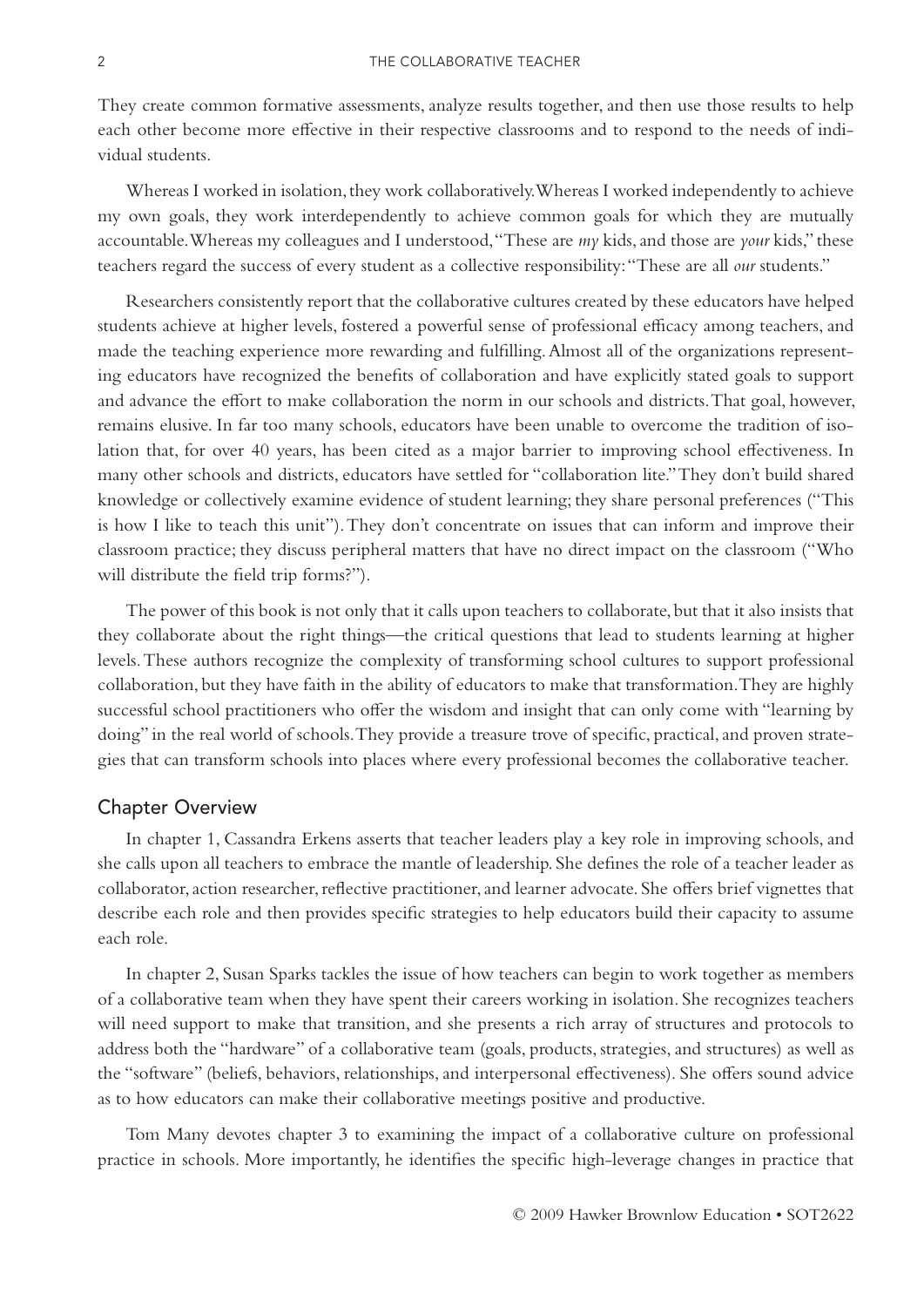# The New Teacher Leader: Transforming Education From Inside the Classroom

## Cassandra Erkens

In the past, the term *teacher leader* has been reserved for those of us who either have been advocates for our profession and our colleagues or have stepped out of the classroom to accept significant responsibilities for improving the system at large. Many of us, while teaching full time, have served as local union president, curriculum committee member, site leadership team chair, department chair, or gradelevel team leader. Some of us have taken a temporary leave from our classrooms to serve as a teacher on special assignment: curriculum coordinator, instructional coach, literacy or math support team member, and other such system support roles. But unless we were willing to step *out* of our classrooms for these "extra" activities, we were seldom viewed as leaders in our field.

Thankfully, the work of professional learning communities (PLCs) is changing all that. As PLC architects DuFour and Eaker state, "Schools are effective because of their teachers, not in spite of them. . . . Situated in the classroom—the critical focal point of the learning community—teachers are essential to any meaningful reform effort and are in the best position to have a positive impact on the lives of children" (1998, p. 206). Today, teacher leaders must adopt a new frame of mind and a collaborative way of working to lead from *within* the classroom—the heart of change in education. To lead from the classroom in a manner that impacts student learning in significant ways, teacher leaders across North America are assuming four critical roles in their classrooms and with their learning communities: collaborator, action researcher, reflective practitioner, and learner advocate. Each role is unique, requiring its own set of skills.

### The Collaborator

Jamie worked in a traditional high school that had not yet opted to operate as a professional learning community. Jamie's review of multiple research studies highlighted an overwhelmingly compelling argument that students and teachers alike would benefit if her math department created a collaborative culture. So, at the beginning of the school year, Jamie invited her department to consider operating as a PLC. Jamie had established a great rapport with her peers; they viewed her as a knowledgeable educator and outstanding teacher. Her colleagues were curious and intrigued by her findings, and because they trusted her, they readily agreed to follow her lead. They began by making the following commitments to each other:

- Make time to collaborate weekly, and commit to those established times.
- Bring best practice to their classrooms by researching and deciding as a team what to include and how.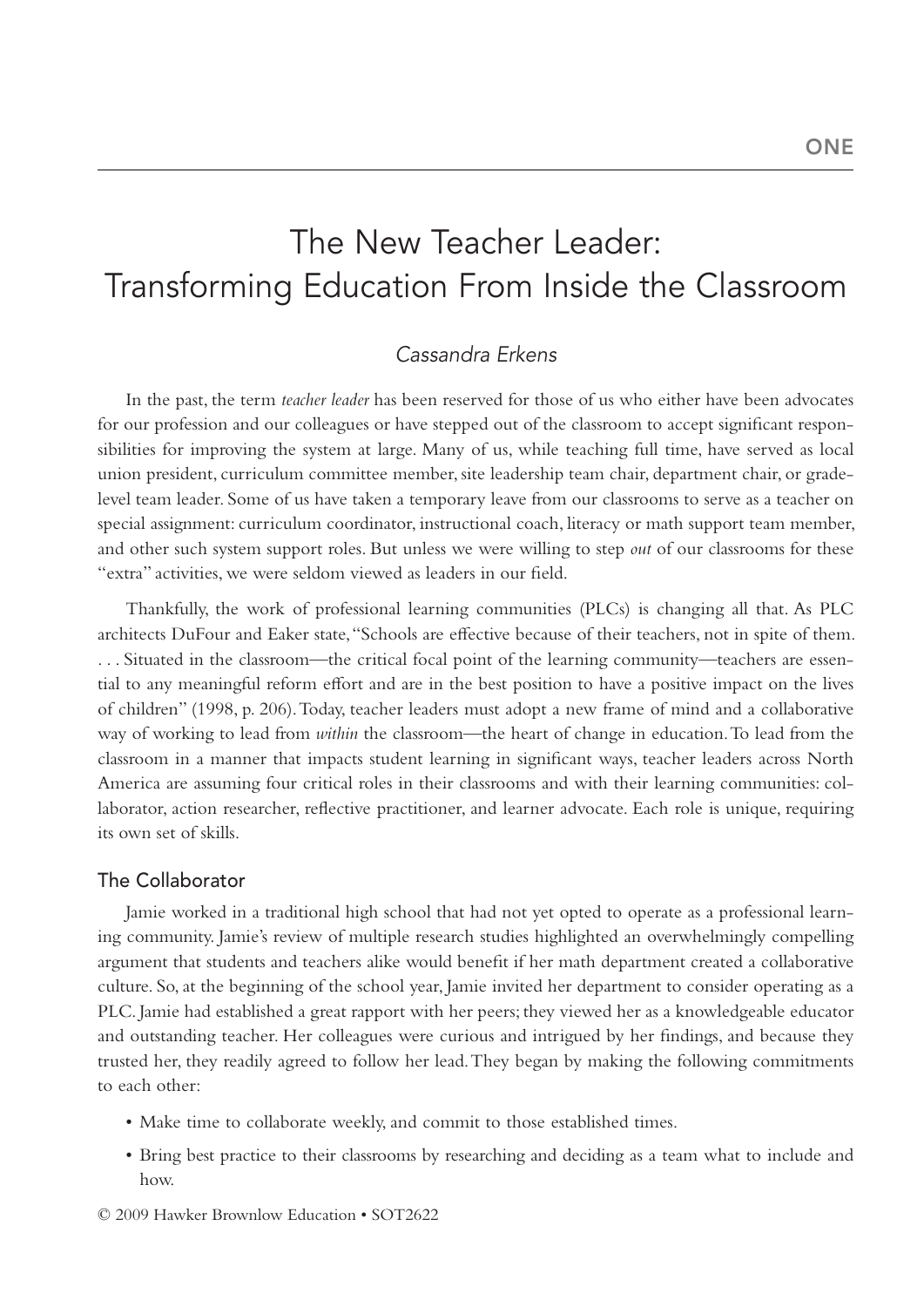- Identify the essential outcomes or power standards for each of their courses, put them in studentfriendly language, and post them at the front of their classrooms.
- Co-create and implement common assessments to be used biweekly in the form of Monday quizzes and Friday tests tied directly to their posters of power standards.
- Codesign interventions and instructional strategies to address learner needs as determined by their common assessments.
- Commit to do whatever it takes to help all of their math learners.

The journey on which they embarked had its share of challenges, and the team truly had to work through some structural complications and philosophical differences. During difficult debates that drilled down to the core of their differing educational belief systems, Jamie was often certain everything would fold. When the team became tense and somewhat stuck, Jamie worked one on one with team members to identify their hurdles and discover how she could best help them overcome barriers and trust the ideas of their peers long enough to try new things.

By the end of the first semester, the math department had dramatically reduced the failure rate in courses that used common assessments, moving from the traditional bell curve 30% failure rate to a low 5% failure rate. Surprisingly, even team members who had not yet used common assessments experienced some of this success in their courses. During the team's discussion of the results, these teachers noted that while they hadn't used common assessment data to inform their instructional planning, they had, in fact, altered their responses, adopting a "whatever it takes" approach to require student learning in their classrooms.

The math department's overall success was cause for celebration. Jamie celebrated the work of the team internally and externally. As a result, the team renewed their commitments to collaborate as a way of continuously improving their student achievement results.

#### What We Know About Collaboration

Teacher leaders understand that the work of teaching is far too complex and the work of learning is far too important for us to confine student achievement within the limitations of our personal expertise. Hence, we choose to lead our peers in meaningful and even challenging collaboration in order to address the needs of our learners. Teacher leaders like Jamie can elicit collaboration from colleagues because they are able to establish a high level of trust and rapport with the team.

Collaboration is founded on trust. In their long-term work with schools, sociologists and authors Bryk and Schneider (2002) identified four critical pillars to support trust in schools: respect, competence, integrity, and personal regard for others. These characteristics are not new, but they can seem rare and appear to be intuitive to the leaders we respect and willingly follow. These four critical pillars require intentionality and commitment—even tenacity. They must be collectively defined and collaboratively practiced in community. Trust in a team is jeopardized when members hold fast to autonomy and self-select the responsibilities, conversations, or values to which they will commit. We *require* the participation and expertise of the *entire team* when working collaboratively. So, in a professional learning community *all* staff must understand and develop these leadership characteristics.